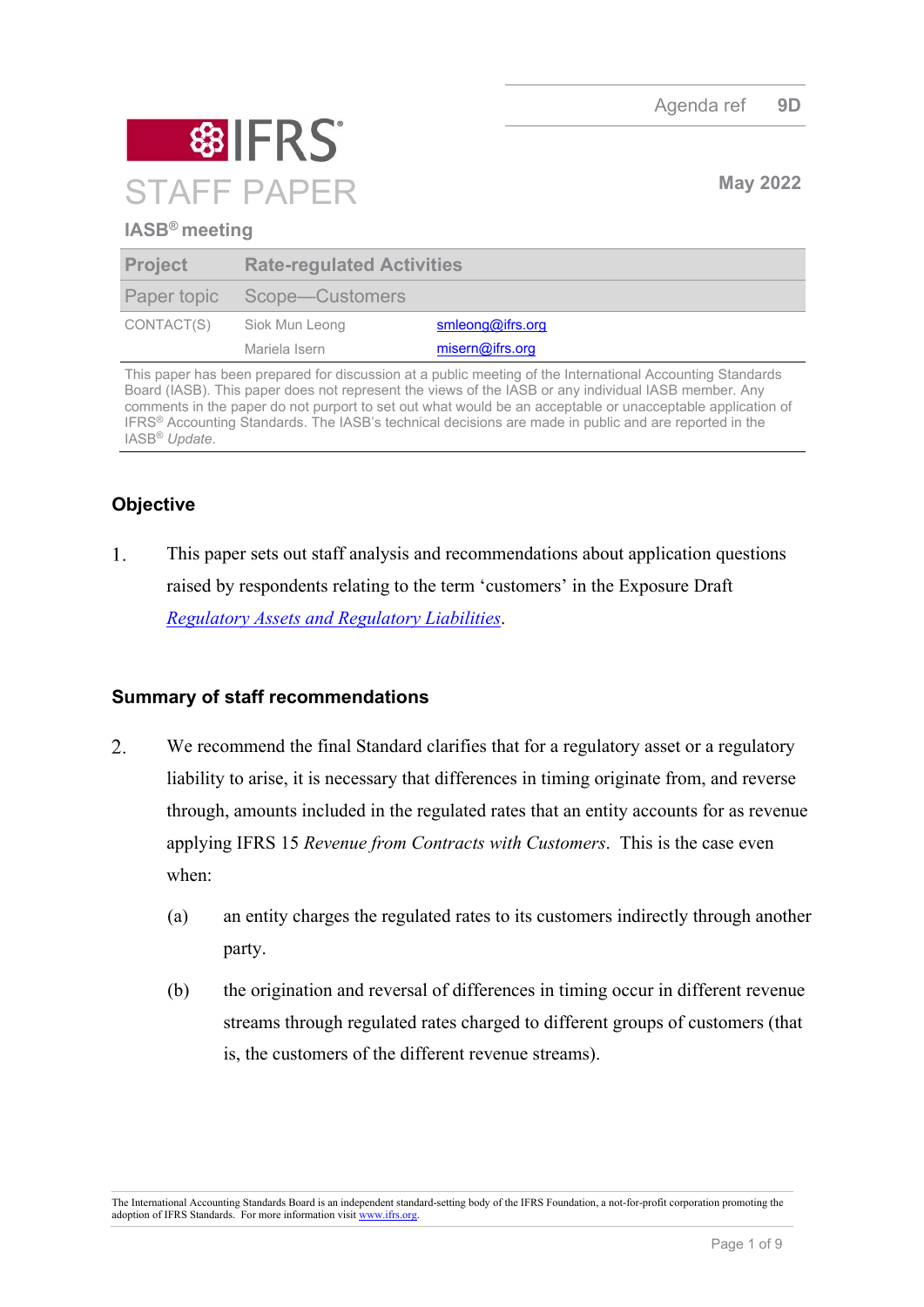## **Structure of the paper**

- $\overline{3}$ . This paper is structured as follows:
	- (a) proposals in the Exposure Draft (paragraphs  $4-6$ );
	- (b) summary of comments received (paragraph [7\)](#page-2-1); and
	- (c) staff analysis (paragraphs [8](#page-3-0)[–22\)](#page-7-0).

## **Proposals in the Exposure Draft**

- <span id="page-1-0"></span> $\overline{4}$ . Paragraphs 3–6 of the Exposure Draft describe the scope of the proposed requirements. The Exposure Draft proposes that an entity applies the requirements to all its regulatory assets and all its regulatory liabilities. Paragraph 6 of the Exposure Draft says that a regulatory asset or a regulatory liability can exist only if (**emphasis added**):
	- (a) an entity is party to a regulatory agreement;
	- (b) the regulatory agreement determines the regulated rate the entity charges for the goods or services it supplies to customers; and
	- (c) part of the total allowed compensation for goods or services supplied in one period is **charged to customers** through the regulated rates for goods or services supplied in a different period.
- <span id="page-1-1"></span>5. The following terms are included in paragraph 6 of the Exposure Draft and are defined as following (**emphasis added**):

*Regulatory asset*—An enforceable present right, created by a regulatory agreement, to add an amount in determining a regulated rate to be **charged to customers** in future periods because part of the total allowed compensation for **goods or services already supplied** will be **included in revenue in the future**.

*Regulatory liability*—An enforceable present obligation, created by a regulatory agreement, to **deduct an amount in**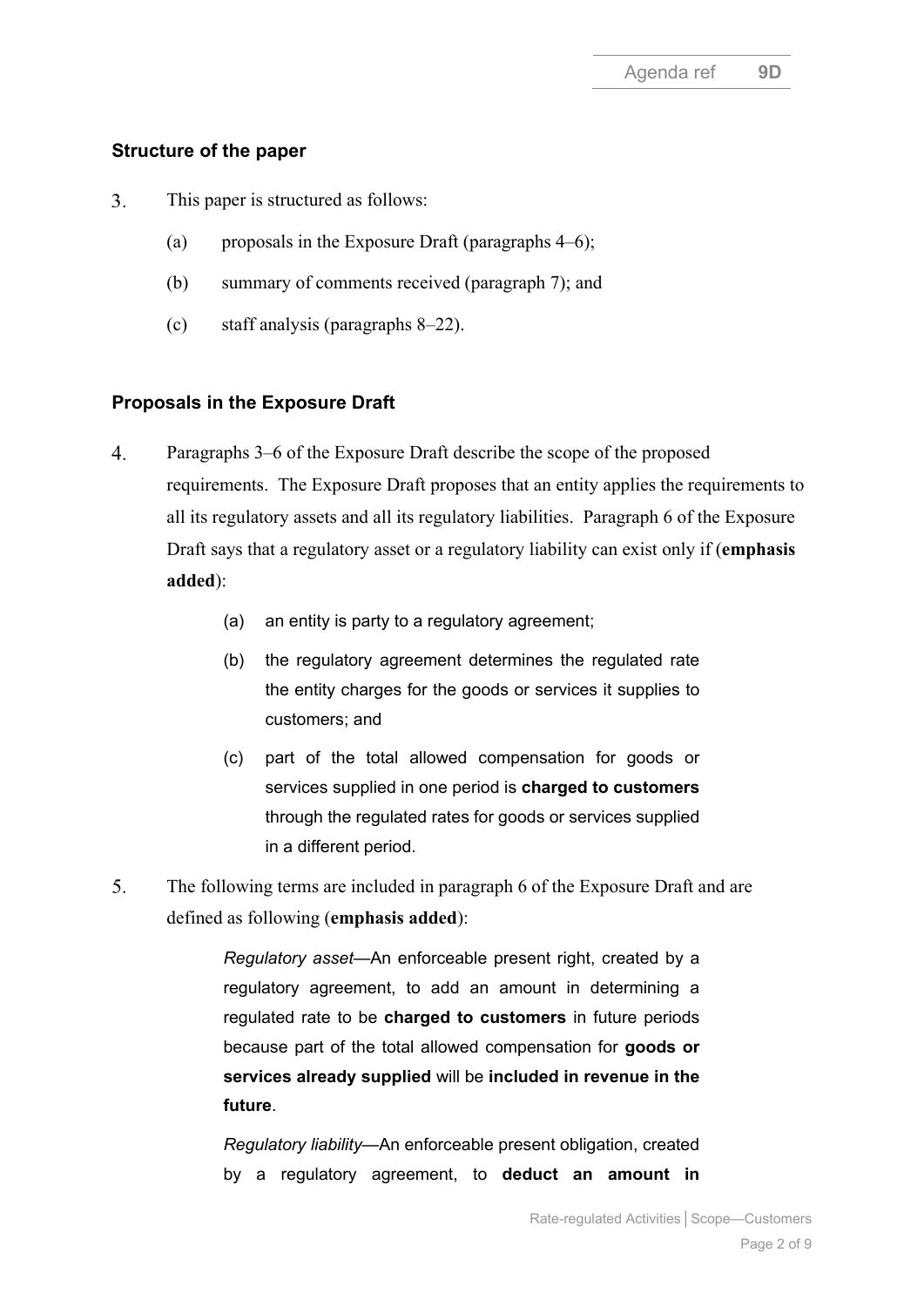**determining a regulated rate** to be **charged to customers** in future periods[1](#page-2-2) because the **revenue already recognised** includes an amount that will provide part of the total allowed compensation for goods or services to be supplied in the future.

*Regulatory agreement*—A set of enforceable rights and obligations that determine a regulated rate to be applied in contracts with customers.

*Regulated rate (for goods or services)*—A price for goods or services, determined by a regulatory agreement, that **an entity charges its customers** in the period when it supplies those goods or services.

*Total allowed compensation (for goods or services)*—The full amount of compensation for goods or services supplied that a regulatory agreement entitles **an entity to charge customers** through the regulated rates, in either the period when the entity supplies those goods or services or a different period.

<span id="page-2-0"></span>6. The Exposure Draft does not define or describe the term 'customers' included in the defined terms above. The Exposure draft does, however, specify that the amount of revenue an entity recognises in a period applying IFRS 15 depends on the regulated rates for goods or services the entity supplies in the period (paragraph 12 of the Exposure Draft). IFRS 15 defines a customer as 'a party that has contracted with an entity to obtain goods or services that are an output of the entity's ordinary activities in exchange for consideration'.

#### **Summary of comments received**

<span id="page-2-1"></span> $7.$ A few respondents to the Exposure Draft said that it can sometimes be difficult to determine whether a regulatory agreement is within the scope of the Exposure Draft because of a lack of clarity about how to interpret the term 'customers' in the

<span id="page-2-2"></span><sup>1</sup> Paragraph BC31(g) of the Basis for Conclusions says that (**emphasis added**) 'when an entity fulfils a regulatory liability by decreasing the regulated rates charged to customers, **that decrease is reflected in revenue (by applying IFRS 15)**.'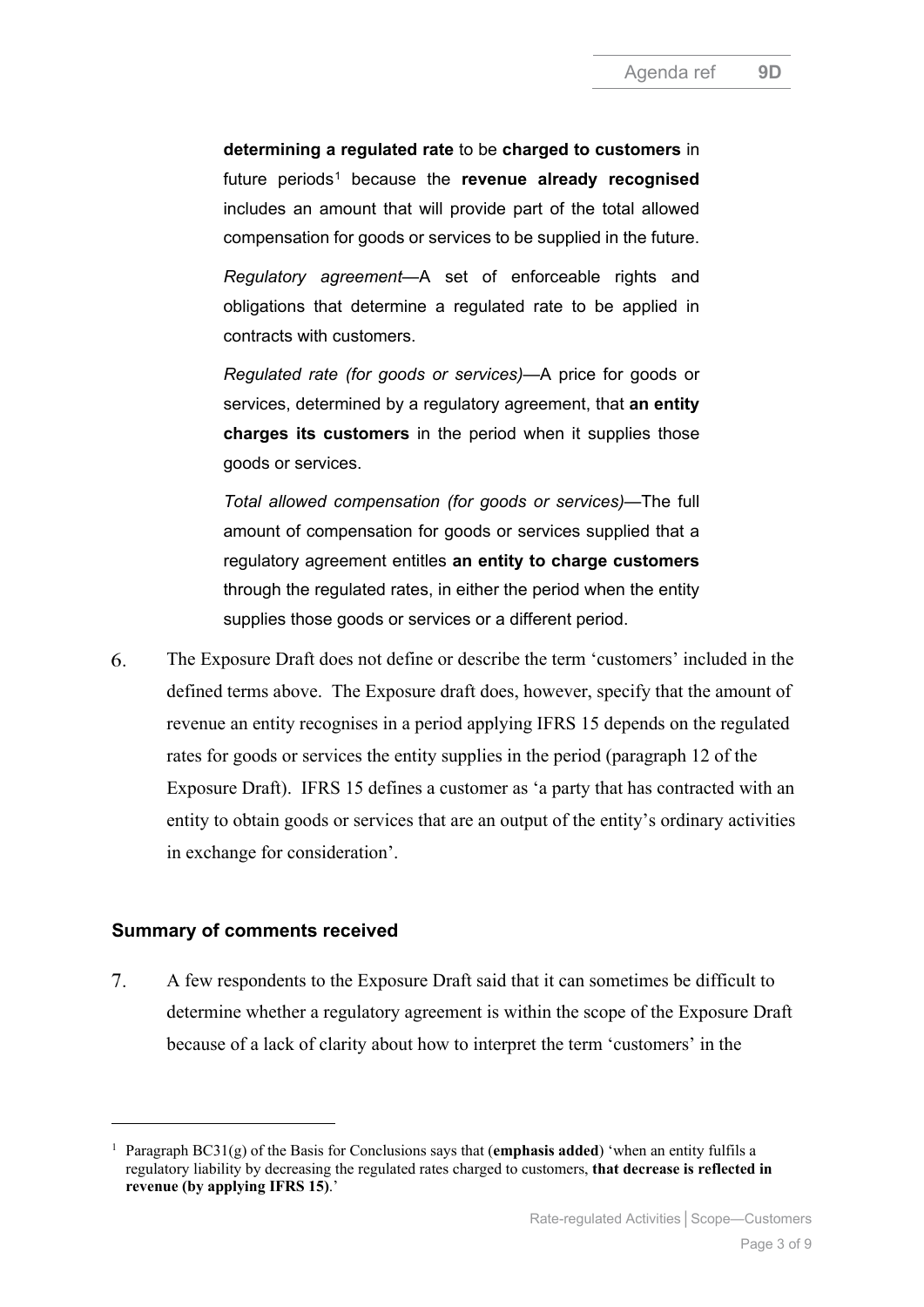definitions of 'regulatory agreement' and 'regulated rate' in certain situations.<sup>[2](#page-3-2)</sup> For example, when:

- (a) an entity charges the regulated rate to customers indirectly through another party.
- (b) an entity recovers or returns differences in timing arising from goods or services supplied to a group of customers (for example, customers within an entity's electricity interconnection services) through the rate charged for the goods or services supplied to a different group of customers (for example, customers within the entity's electricity transmission services). This paper uses the expression 'customers from different revenue streams' to refer to these different groups of customers.

# **Staff analysis**

- <span id="page-3-0"></span>8. The analysis is structured as follows:
	- (a) rates charged to customers indirectly through another party (paragraphs  $9-16$ ); and
	- (b) rates charged to customers from a different revenue stream (paragraphs [17–](#page-6-0) [22\)](#page-7-0).

### *Rates charged to customers indirectly through another party*

<span id="page-3-3"></span><span id="page-3-1"></span>9. In some arrangements, an entity supplies goods or services to customers and applies IFRS 15 to recognise revenue. Another party (billing agent) charges the customers the regulated rates for the goods or services supplied by the entity, including any amounts arising from differences in timing that adjust the regulated rates. The entity subsequently charges the billing agent the same amounts the billing agent charged the entity's customers.

<span id="page-3-2"></span><sup>&</sup>lt;sup>2</sup> [Agenda Paper 9B](https://www.ifrs.org/content/dam/ifrs/meetings/2022/february/iasb/ap9b-rra-scope-determining-whether-regulatory-agreement-is-within-scope.pdf) of February 2022 IASB meeting discussed some of those concerns.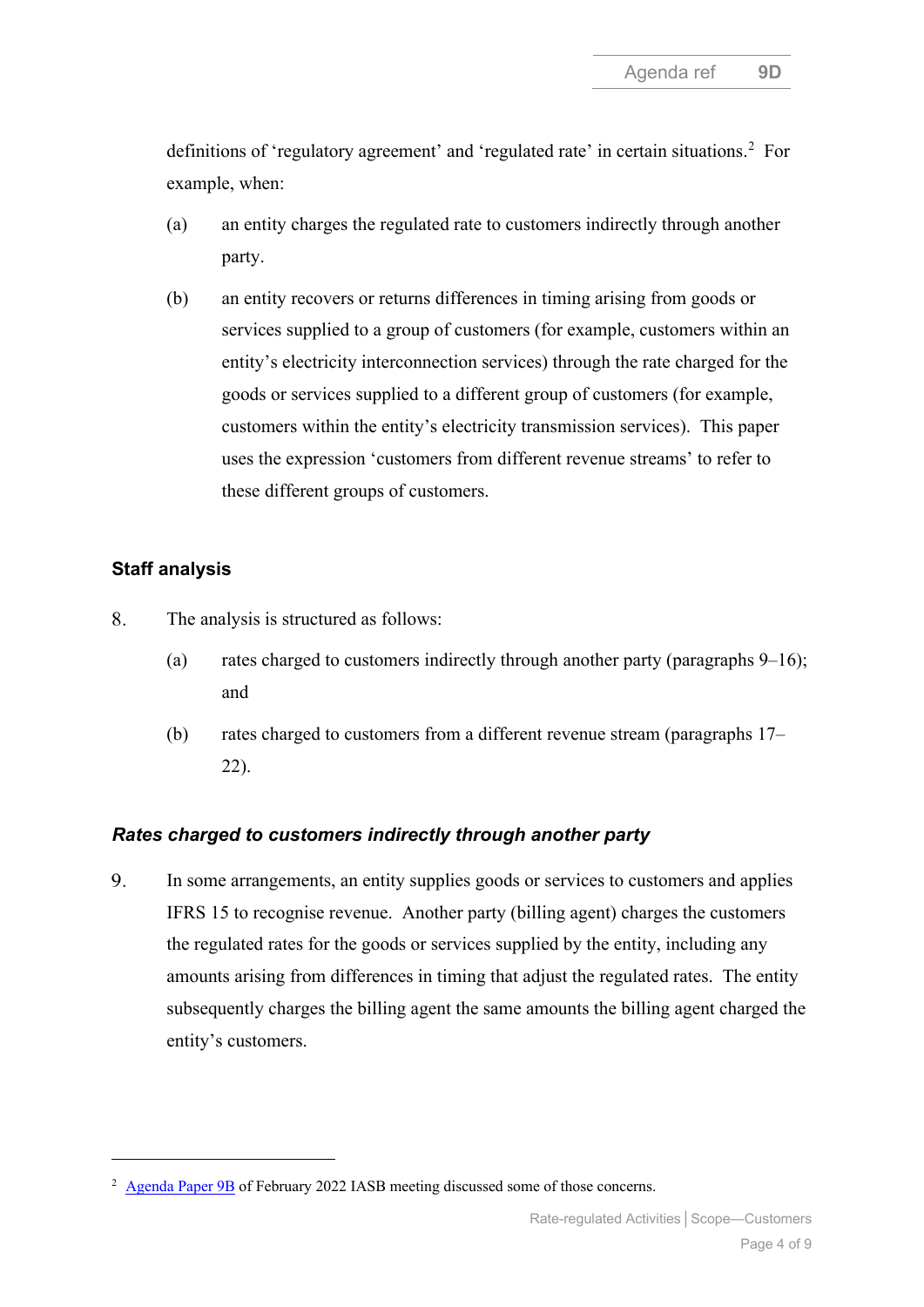

- 10. Respondents to the Exposure Draft said it is unclear from the phrase 'an entity charges the regulated rate to its customers' whether the entity would be in the scope of the proposals as it is not directly charging the regulated rates to its customers. This is because paragraph 6(b) of the Exposure Draft and the proposed definitions of 'regulated rate' and 'total allowed compensation' explicitly specify that it is the entity that charges its customers the regulated rate for the goods or services it supplies.
- 11. The definitions of a regulatory asset and a regulatory liability focus on rights to add an amount, or obligations to deduct an amount, in determining regulated rates as a result of goods or services already supplied or revenue already recognised. Those definitions require that:
	- (a) a regulatory asset or a regulatory liability arises because the entity's revenue in the period does not include part of the total allowed compensation for goods or services already supplied, or includes part of the total allowed compensation for goods or services to be supplied in the future (paragraph [5\)](#page-1-1).
	- (b) the recovery of a regulatory asset or the fulfilment of a regulatory liability affect the amount of revenue the entity will recognise in the future when charging customers the adjusted rates (paragraph [5\)](#page-1-1).
- 12. The staff think that the final Standard should apply to arrangements of the type described in paragraph [9.](#page-3-1) Even if an entity charges the regulated rates to its customers indirectly through another party, it would have an enforceable right or an enforceable obligation to adjust future regulated rates for the amounts arising from differences in timing.
- 13. We think requiring an entity to apply the Standard to account for such rights and obligations would result in useful information. Although the entity charges its customers through a billing agent, the entity would, applying IFRS 15, recognise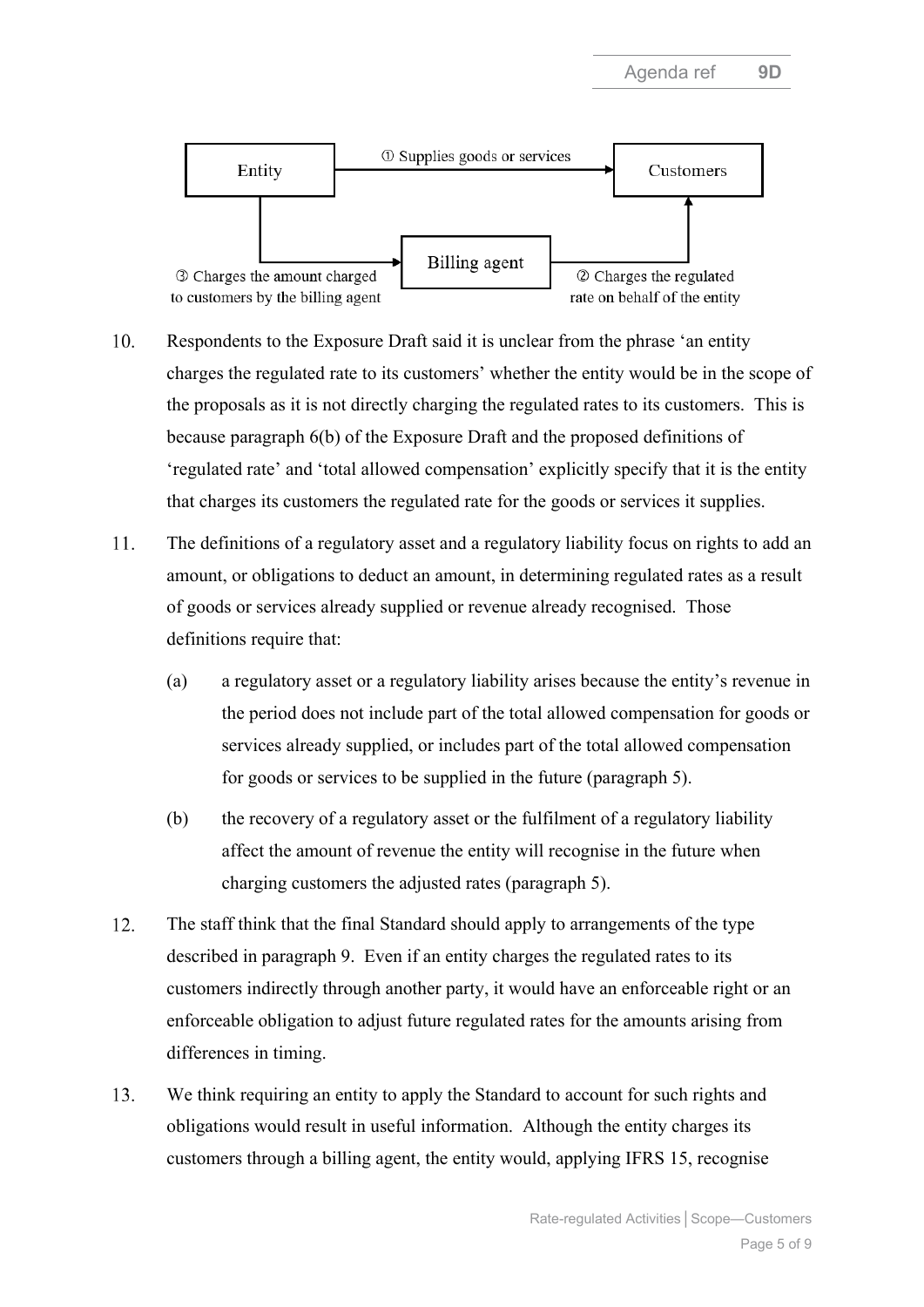revenue when it transfers control of the goods or services to its customers. In other words, what matters is that the entity accounts for the amounts included in the regulated rates as revenue applying IFRS 15. Accounting for regulatory assets and regulatory liabilities would supplement the information the entity already provides by applying IFRS 15.

- $14.$ Following from the above analysis, the billing agent would not have a regulatory asset or regulatory liability that arises from the arrangement described in paragraph [9.](#page-3-3) The billing agent is required by the regulator to charge the regulated rates on behalf of the entity.<sup>[3](#page-5-1)</sup> However, the amounts included in the regulated rates did not arise from goods or services already supplied, or revenue already recognised, by the billing agent.
- <span id="page-5-4"></span> $15<sub>1</sub>$ Therefore, the staff recommend the final Standard clarifies that:
	- (a) for a regulatory asset or regulatory liability to arise, it is necessary that differences in timing originate from, and reverse through, amounts included in the regulated rates that an entity accounts for as revenue applying IFRS 15.
	- (b) a regulatory asset or a regulatory liability would arise in (a), even if the entity charges the regulated rates to its customers indirectly through another party.
- <span id="page-5-0"></span> $16.$ Our recommendation does not pre-empt the IASB's future redeliberation on whether the scope of the final Standard should be restricted to supplement only the information already provided by applying IFRS 15. This topic includes assessing the interaction of the proposed model with IFRS 9 *Financial Instruments* and IFRS 17 *Insurance*  Contracts.<sup>[4](#page-5-2), [5](#page-5-3)</sup> Should the IASB decide the model should also supplement information provided by applying IFRS 9 or IFRS 17, we would consider whether and what changes would be necessary to the references to 'customers' and 'IFRS 15' in the final Standard.

<span id="page-5-1"></span><sup>&</sup>lt;sup>3</sup> In some cases, we have learned the billing agent may be the regulator or the grantor in a service concession arrangement.

<span id="page-5-2"></span><sup>4</sup> [Agenda Paper 9A](https://www.ifrs.org/content/dam/ifrs/meetings/2022/february/iasb/ap9a-rra-scope-overview.pdf) discussed at the IASB meeting in February 2022.

<span id="page-5-3"></span><sup>5</sup> Agenda Paper 9E for this meeting discusses whether the scope should exclude any regulatory assets or regulatory liabilities that may arise from financial instruments within the scope of IFRS 9.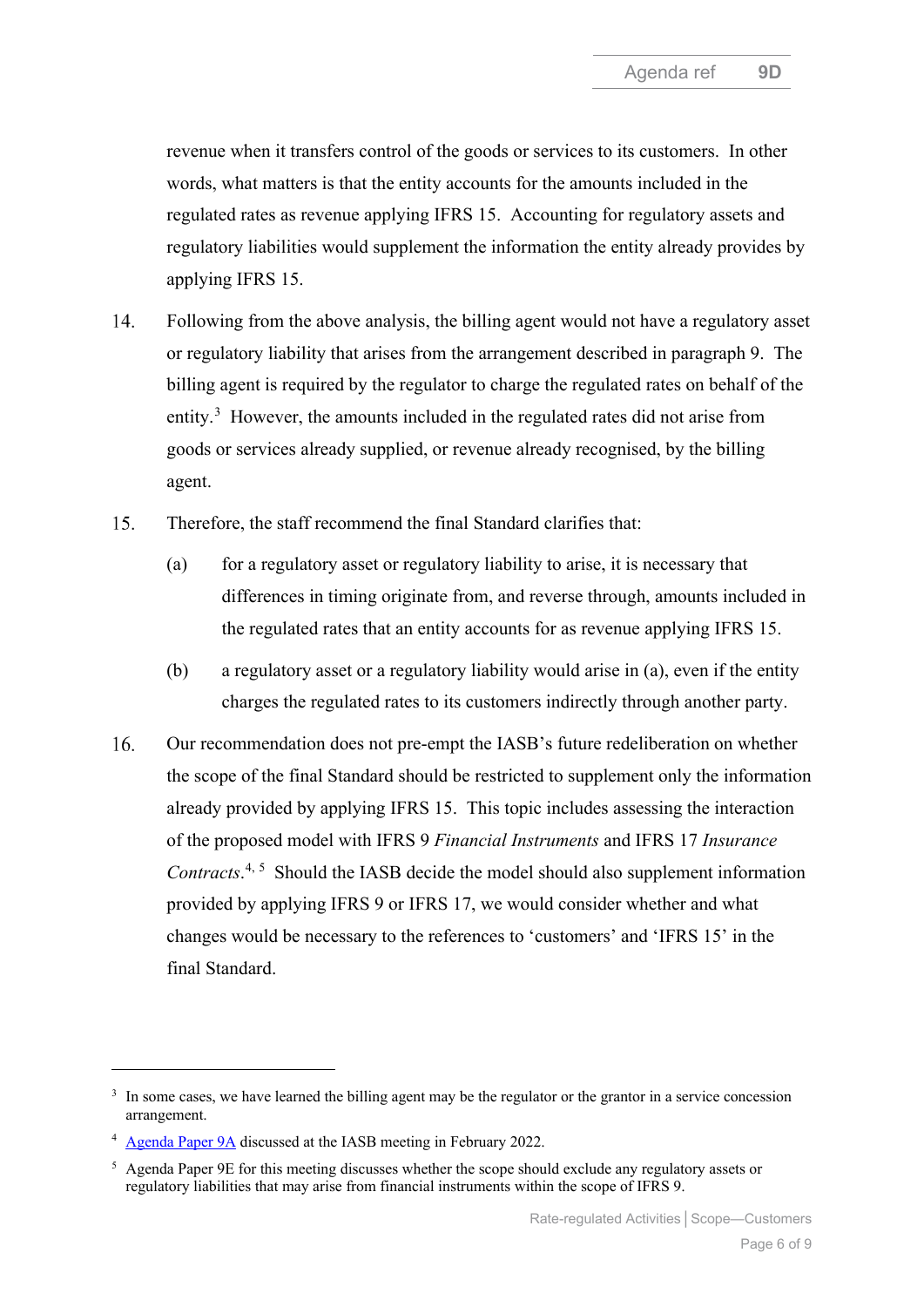## *Rates charged to customers from a different revenue stream*

<span id="page-6-0"></span>In some arrangements, a reporting entity supplies goods or services in two markets, 17. Market A and Market B. The two markets represent different revenue streams for the entity. The entity supplies goods or services in Market A at market-based prices, but is subject to a regulatory revenue cap or floor. The entity supplies goods or services in Market B at regulated rates. When actual revenues from goods or services supplied in Market A exceed the cap, the entity is required by the regulator to pass the excess to customers in Market B by reducing the regulated rates it charges those customers in the future. [6](#page-6-1)



- 18. Feedback on the Exposure Draft indicated uncertainty as to whether the reporting entity would be required to account in its consolidated financial statements for amounts exceeding the cap as a regulatory liability or amounts below the floor as a regulatory asset. This uncertainty arises because any excess or shortfall is included in the rates charged to the entity's customers in Market B instead of those customers in Market A.
- <span id="page-6-2"></span>19. In the arrangement described in paragraph [17,](#page-6-0) the reporting entity's revenue for a period reflects the revenues from both Market A and Market B (that is, the customers in both Market A and Market B are the reporting entity's customers as defined in IFRS 15). Therefore, regulatory assets or regulatory liabilities may arise even if they are recovered or fulfilled through rates charged to customers from a revenue stream (that is, Market B) that is different from the revenue stream from which the

<span id="page-6-1"></span><sup>6</sup> A similar recovery mechanism applies when actual revenues from goods or services supplied in Market A fall below the floor.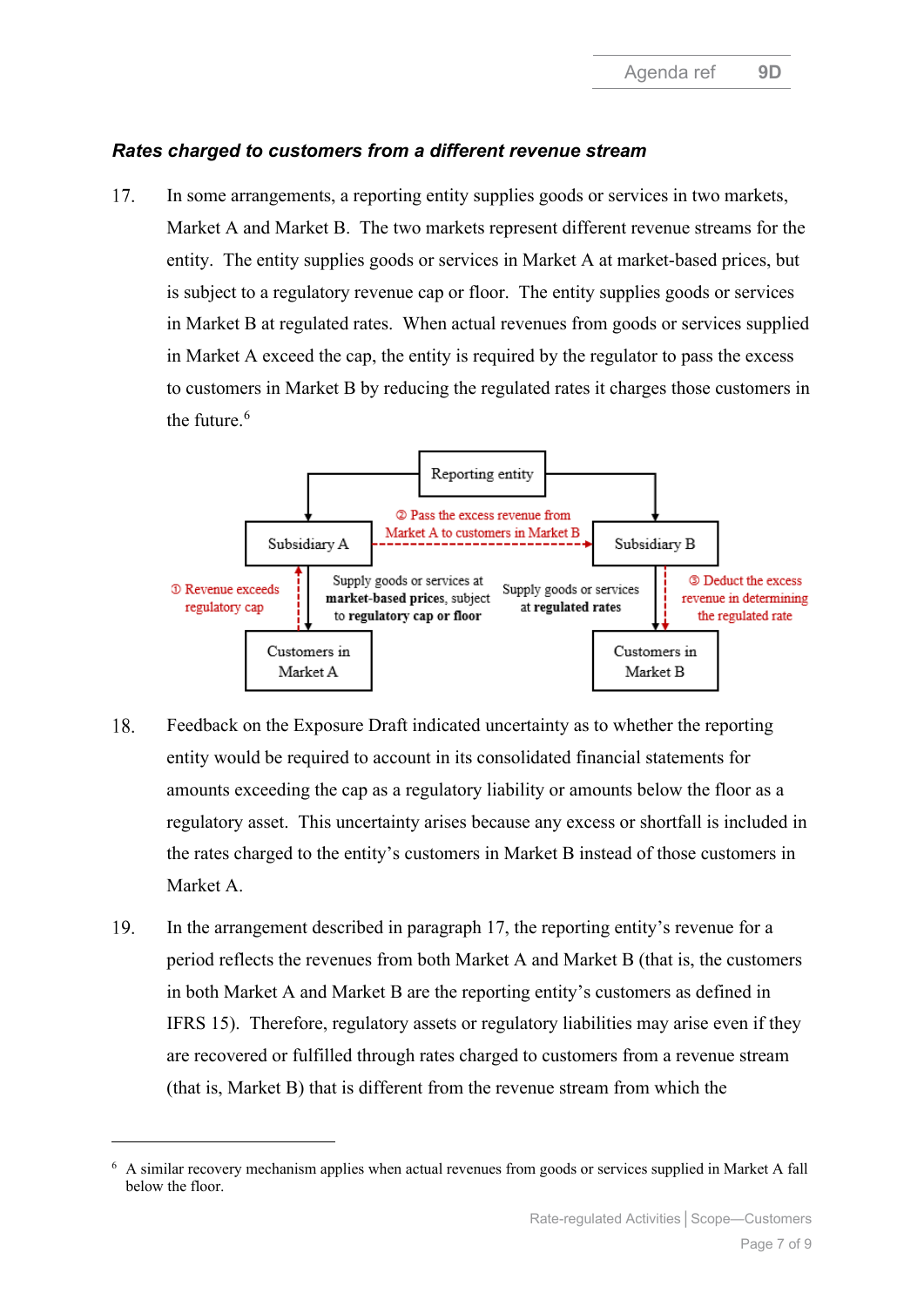differences in timing arose (that is, Market A). In other words, what matters is that the reporting entity accounts for the amounts included in the rates charged to the customers in both revenue streams as revenue applying IFRS 15 (paragraph [15\(a\)\)](#page-5-4). Accounting for regulatory assets and regulatory liabilities would supplement the information the reporting entity already provides by applying IFRS 15.

- 20. The conclusion in paragraph [19](#page-6-2) is consistent with the principle underlying the proposed model in paragraph 16 of the Exposure Draft. Applying the proposals, the reporting entity would reflect the total allowed compensation for goods or services supplied as part of its reported financial performance for the period in which those goods or services are supplied.
- <span id="page-7-1"></span>21. Therefore, the staff recommend the final Standard clarifies that a regulatory asset or regulatory liability would arise even if the origination and reversal of differences in timing occur in different revenue streams of the entity through amounts included in the regulated rates charged to different groups of customers, as defined in IFRS 15.
- <span id="page-7-0"></span>22. A related question is how the reporting entity would report regulatory assets and regulatory liabilities, and the related regulatory income and regulatory expense, for its reportable segments applying IFRS 8 *Operating Segments*. For example, it is possible that income or expenses arising from the recognition of a regulatory asset or regulatory liability could be included in an operating segment that is different from the segment in which the income or expenses from fulfilment or recovery are included. The staff will consider this issue as part of the IASB's redeliberations on the proposed disclosure requirements.

#### **Question for the IASB**

Does the IASB agree that the final Standard clarifies that for a regulatory asset or regulatory liability to arise, it is necessary that differences in timing originate from, and reverse through, amounts included in the regulated rates that an entity accounts for as revenue applying IFRS 15. This is the case even when: